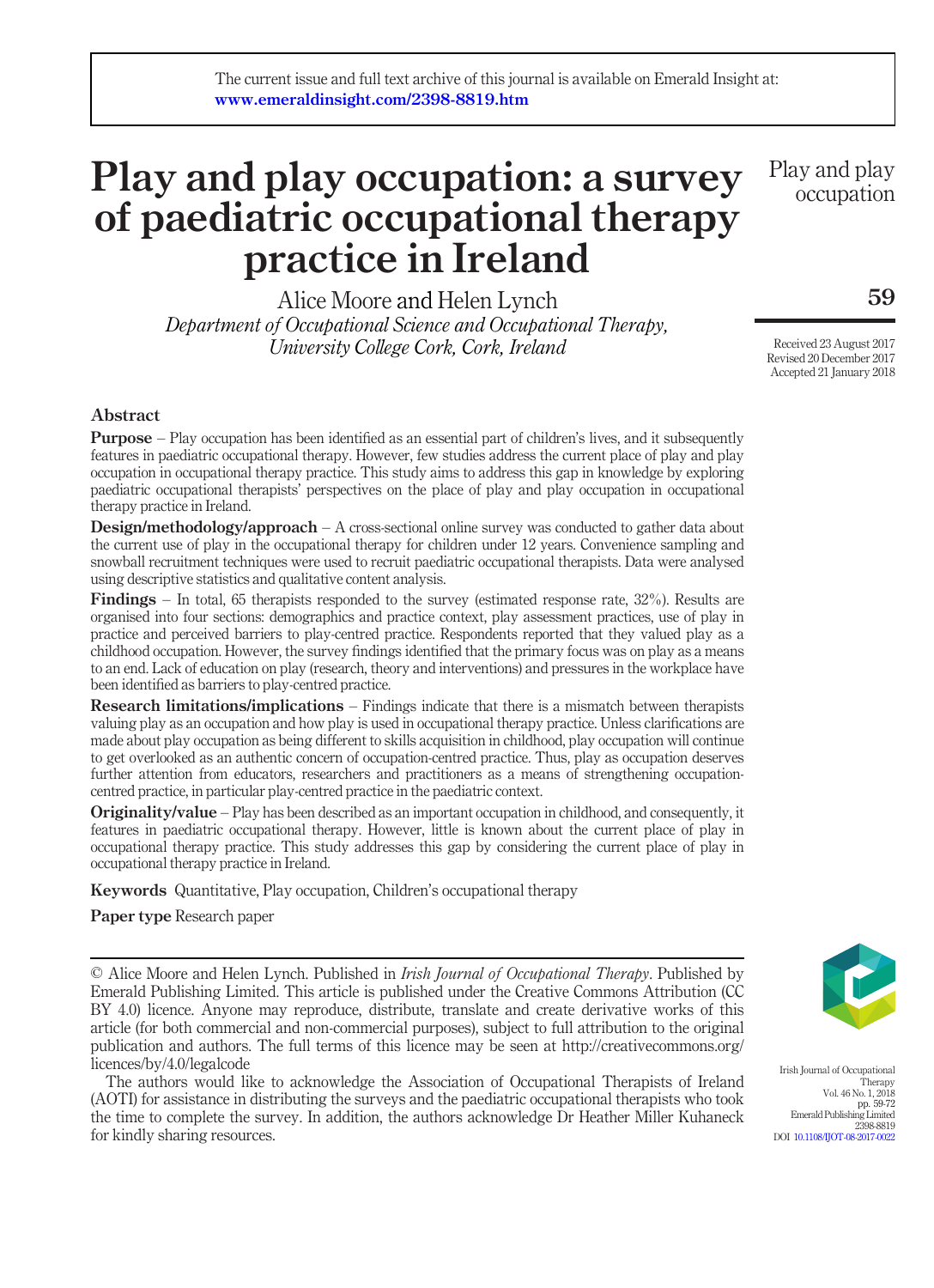#### Introduction IJOT

46,1

60

Play is recognised in Irish paediatric occupational therapy as an important domain of childhood and an essential focus in working with children with disabilities and their families [\(Buchorn and Lynch, 2010;](#page-11-0) [Lynch and Moore, 2016\)](#page-12-0). Although we are not the only profession concerned with the many-faceted phenomenon of play, occupational therapy provides a unique perspective of play as an occupation, with meaning and importance in its own right [\(Miller Kuhaneck](#page-12-1) *et al.*, 2013). From this perspective, play as an occupation refers to the form of play that is meaningful to the child, typically freely chosen, intrinsically motivated and internally controlled [\(Skard and Bundy, 2008](#page-13-0)). In international terms, this is also known as free-play of play for play sake [[Committee on the Rights of the Child \(CRC\), 2013\]](#page-11-1). However, despite the profession's promotion of our role in play and the suggestion that play is one of the most important occupations of childhood, there is evidence that practitioners tend to have a limited focus on play as an occupation [\(Couch](#page-11-2) et al., 1998; [Miller Kuhaneck](#page-12-1) et al., 2013). For example, almost two decades ago, [Couch](#page-11-2) et al. (1998) surveyed paediatric occupational therapists regarding their use of play in the USA and found that play was addressed inconsistently in the evaluation and treatment of preschool-aged clients: play was primarily used as a modality to achieve a desired performance or behavioural outcome. Moreover, [Miller Kuhaneck](#page-12-1) et al. (2013) found a similar result when they replicated and expanded upon the original [Couch](#page-11-2) et al. (1998) survey on the current roles of play in occupational therapy practice with children of age three to seven years in the USA. Despite advancements over the 15-year period in terms of promoting play practice and research, play was used primarily as a means of eliciting improvement in another area, such as fine motor skills [\(Miller Kuhaneck](#page-12-1) et al.[, 2013](#page-12-1)). Results of their studies once more called for a change in practice if we are to fully embrace our role in play ([Couch](#page-11-2) *et al.*, 1998; [Miller Kuhaneck](#page-12-1) *et al.*, 2013). To explore this issue, information on current practice patterns in occupational therapy is needed, including education and training, assessment and intervention approaches and directions for research. To date, there is no known research published on the current place of play in occupational therapy practices in an Irish context. This research paper draws from a larger study that aimed to contribute to this gap in knowledge by replicating and expanding upon the original [Miller Kuhaneck](#page-12-1) et al. (2013) survey: examining the current place of play in occupational therapy practice across three European countries – Ireland, Sweden and Switzerland [\(Lynch](#page-12-2) et al.[, 2017\)](#page-12-2). This paper reports the findings from the national sample in Ireland.

## Literature review

Play is a universal [\(Takata, 1971\)](#page-13-1) yet complex phenomenon [\(Vanderkooij, 1989\)](#page-13-2). Indeed, there is little consensus in the literature with regards to the categorisation and definition of children's play [\(Bracegirdle, 1992;](#page-11-3) [Read, 1996\)](#page-13-3). Although it is impossible to define play as a particular set of actions or behaviours, there is general agreement that play is intrinsically motivated, internally controlled and free from the constraints of reality ([Bundy, 1991;](#page-11-4) [Ferland, 1997;](#page-12-3) [Parham and Fazio, 2008;](#page-13-4) [Sturgess, 2003](#page-13-5)). Yet, play is inherently unproductive with no extrinsic goal ([Garvey, 1977\)](#page-12-4), that is, the process of engagement is more important than the product [\(Bundy, 1997;](#page-11-5) [Moore and Lynch, 2017\)](#page-12-5). Play is established as a fundamental occupation in early childhood in particular, as it significantly contributes to development, health and well-being [\(CRC, 2013;](#page-11-1) [Cole-Hamilton and Gleave, 2011;](#page-11-6) [Ginsburg,](#page-12-6) [2007](#page-12-6); [Thomas and Harding, 2011](#page-13-6)). From this perspective, play is considered as being different to leisure. Play is a primary occupation in childhood and it should, therefore be a major focus for occupational therapists [\(Bundy, 1997\)](#page-11-5).

Occupational therapists are challenged to address a mandate: to implement occupationbased and occupation-focused services to the clients we serve ([Fisher, 2013](#page-12-7)). Since the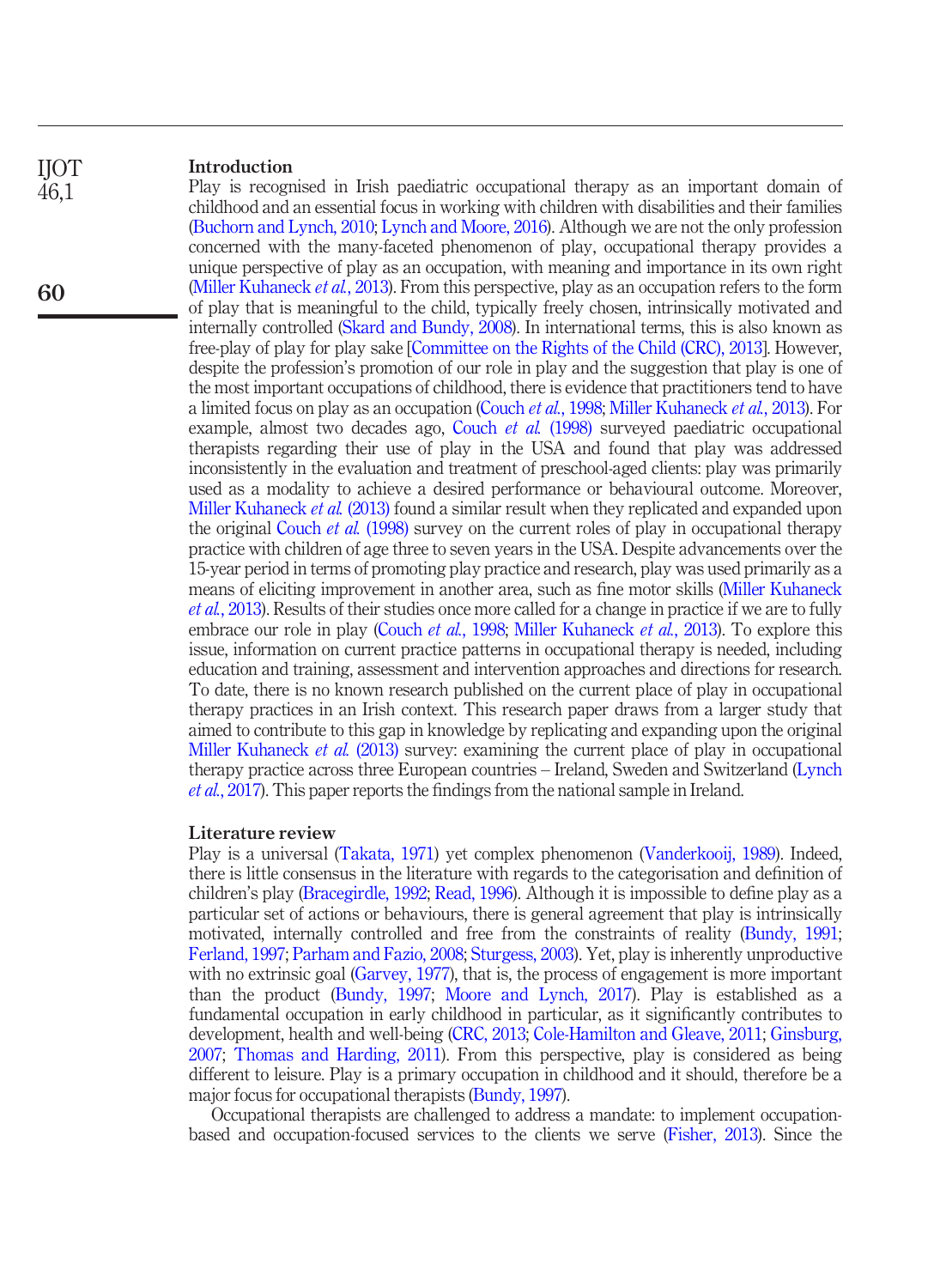inception of the profession of occupational therapy, engagement in occupation has been valued as a primary therapeutic agent in therapy as well as the goal of intervention [\(Fisher,](#page-12-7) [2013](#page-12-7); [Gritzer and Arluke, 1985](#page-12-8); [Pettigrew](#page-13-7) et al., 2017; [Quiroga, 1995](#page-13-8); [Upham, 1917](#page-13-9)). However, a paradigm shift occurred in the 1940s in the USA, whereby the profession deviated from a holistic occupation-based approach and became aligned with a more biomedical model of practice [\(Jackson, 1998\)](#page-12-9). According to [Kielhofner and Burke \(1977\)](#page-12-10), this change of focus was due to external pressure on the profession to adopt a more scientific approach to practice. However, [Wilcock \(2005\)](#page-13-10) criticised occupational therapy for getting overly distracted by evidence-based practice, standardised assessments, activities of daily living and equipment selection. She called for the profession to once again embrace the ethic of having occupation as the basis of practice ([Wilcock, 2005](#page-13-10)).

Historically, play as an occupation experienced a similar journey. Although little is known about the place of play in occupational therapy in Ireland, in the USA, play was used from the outset for a variety of purposes such as diversion, development of skills or remediation [\(Knox, 2010\)](#page-12-11). However, over time, as occupational therapy practitioners became progressively more concerned with scientific and technical aspects of intervention, play and leisure were thought to be unscientific and inappropriate for use in practice ([Primeau, 2009\)](#page-13-11). Greater emphasis was bestowed upon more "scientific" measurable approaches that involved measuring motor skills and adapting equipment. Being referred to as "play ladies", as they had previously been, was now something many occupational therapists found humiliating [\(Bundy,](#page-11-4) [1991, 1997](#page-11-5); [Parham and Primeau, 1997](#page-13-12)). But with the influence of occupational science and the work of [Reilly \(1974\),](#page-13-13) play occupation and play research became once more a central concern in occupational therapy. Tools were developed to support therapy practice (e. g. Play History, [Takata, 1974](#page-13-14); Knox Playscale, [Knox, 1974\)](#page-12-12), while Bundy went on to devote many years of research to the development of the Test of Playfulness [\(Skard and Bundy,](#page-13-0) [2008](#page-13-0)). Despite this, there remained a significant concern that occupational therapists were not addressing the role of play relative to occupation (e.g. player) [\(Bundy, 1991](#page-11-4); [Florey, 1981](#page-12-13); [Parham, 1996\)](#page-13-15). Furthermore, surveys of paediatric therapy practice continue to confirm the fact that play as occupation is rarely a goal in therapy, due to barriers in service delivery models, insurance issues, education on play and continuing concerns about attitudes towards play in therapy practice [\(Couch](#page-11-2) *et al.*, 1998; [Miller Kuhaneck](#page-12-1) *et al.*, 2013).

Despite this growing body of evidence, there is a dearth of knowledge from a European perspective on occupation-centred practice, let alone the place of play. Within Ireland, occupation-based, paediatric occupational therapy is established but is also only emerging [\(Buchorn and McKay, 2008;](#page-11-7) [Buchorn and Lynch, 2010\)](#page-11-0). This is a reflection of the context of recent recessionary times, a pressurised and ever-changing health sector, alongside continual demands for expertise in complex areas. To date, paediatric occupational therapists in Ireland rely heavily on practice guidelines from the UK and further afield, for example. However, through the production of national frameworks such as the occupational therapy competencies document, practice is guided to be occupation-centred, evidence-based and socio-culturally appropriate, with an aim of increasing not just health and well-being but also social participation [[The Association of Occupational Therapists of Ireland \(AOTI\), 2008\]](#page-11-8). Within this context, there is evidence of advances in occupation-focused approaches in children's services (e.g. [Bergin and Keegan, 2016](#page-11-9)), with more specific focus also on participation in occupation ([Killeen](#page-12-14) et al., 2015; O' Dea and O' [Connell, 2016\)](#page-13-16). Furthermore, the place of play within Irish occupational therapy research is becoming more evident ([Mac Cobb](#page-12-15) et al.[, 2013;](#page-12-15) [Moore and Lynch, 2015](#page-12-16)). In addition, there is emerging evidence of family perspectives on the place of play occupation. From research to date, we know that play is valued highly by Irish families, including families of children with disabilities [\(Coughlan and](#page-11-10) Play and play occupation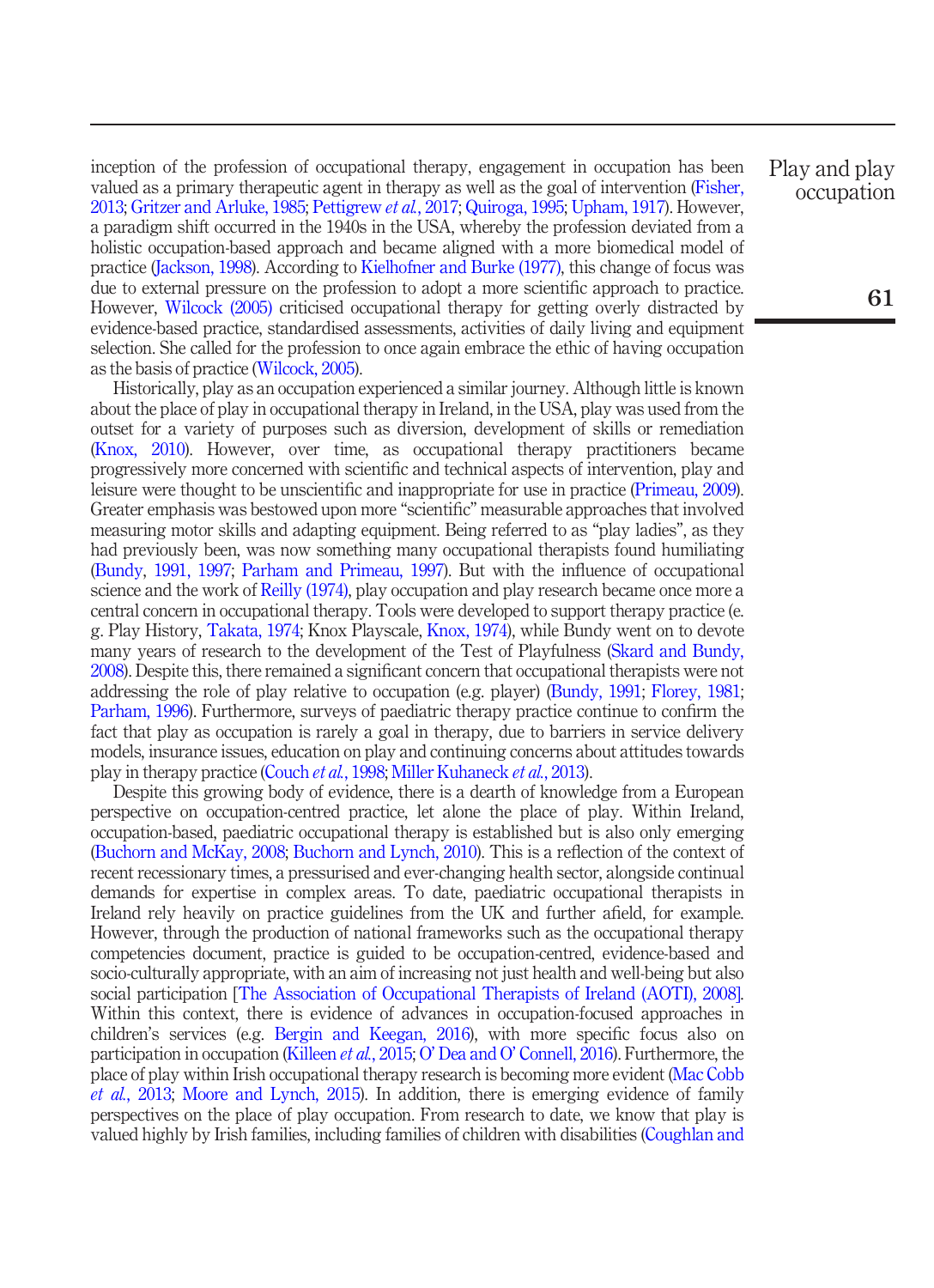[Lynch, 2011](#page-11-10); [Mac Cobb](#page-12-15) *et al.*, 2013). Overall, it appears that there is a growing awareness of our need as experts in occupation, to embed occupation more centrally in practice and in particular to explore ways to enable play in the lives of children and their families.

This current study aimed to replicate and expand upon the original [Miller Kuhaneck](#page-12-1) et al. [\(2013\)](#page-12-1) survey, to examine the current place of play in occupational therapy practice across three European countries – Ireland, Sweden and Switzerland. This paper reports the findings from the national sample in Ireland. The following research questions were addressed:

- $RQ1$ . How is play used in occupational therapy practice for children up to 12 years of age in Ireland?
- RQ2. What are the perceived barriers in the provision of play-centred occupational therapy practice in Ireland?

#### Method

# Design

This study used a cross-sectional survey design to gather information from occupational therapists working with children up to 12 years of age. A survey was chosen because it is a flexible and easy method of gathering data from a large sample size ([Fink, 2009](#page-12-17)). Moreover, an internet-based survey was chosen, as internet surveys are associated with higher rates of participation when targeting professional groups [\(Borque and Fielder, 2003\)](#page-11-11). The survey was uploaded to an internet survey site (Survey Monkey and Google Forms), and participants were provided with a link to the site via an email invitation, distributed by the Association of Occupational Therapists of Ireland (AOTI).

#### **Sample**

The sample for the study was chosen using non-probability convenience sampling. Participants were eligible for inclusion if they had been working with children (within the past two years) or were working as an occupational therapist with children up to 12 years of age in Ireland. Participants were recruited through membership of the AOTI. The AOTI identified 200 as an approximate number of practitioners (AOTI, personal communication, 2016). An invitation email was sent to potential participants  $(n = 200)$  outlining the aims and objectives of the study together with a link to the online survey. Snowball sampling methods were also used, inviting recipients to send the invitation to participate in the study to colleagues.

#### Instrument

Data for the study were gathered using an adapted version of a survey examining the current use of play in paediatric occupational therapy practice in the USA [\(Miller Kuhaneck](#page-12-1) et al.[, 2013](#page-12-1)), with permission from the lead author. The instrument was updated and expanded by the researchers with a more comprehensive list of assessments, theories and interventions, and it was designed to include children up to age 12 years. The modified survey was pilot-tested with a convenience sample, to test for clarity and potential online operational issues. Minor subsequent amendments were made following feedback from the pilot test. The final instrument consisted of 24 questions related to demographics, education on play, service provision and play and practice, including questions on values and attitudes towards play occupation. Fixed response category options were used to gather information about participants' demographic and clinical practice characteristics, while open-ended questions were used to generate understanding of values and attitudes towards play occupation and perceived barriers and/or facilitators to practice.

IJOT 46,1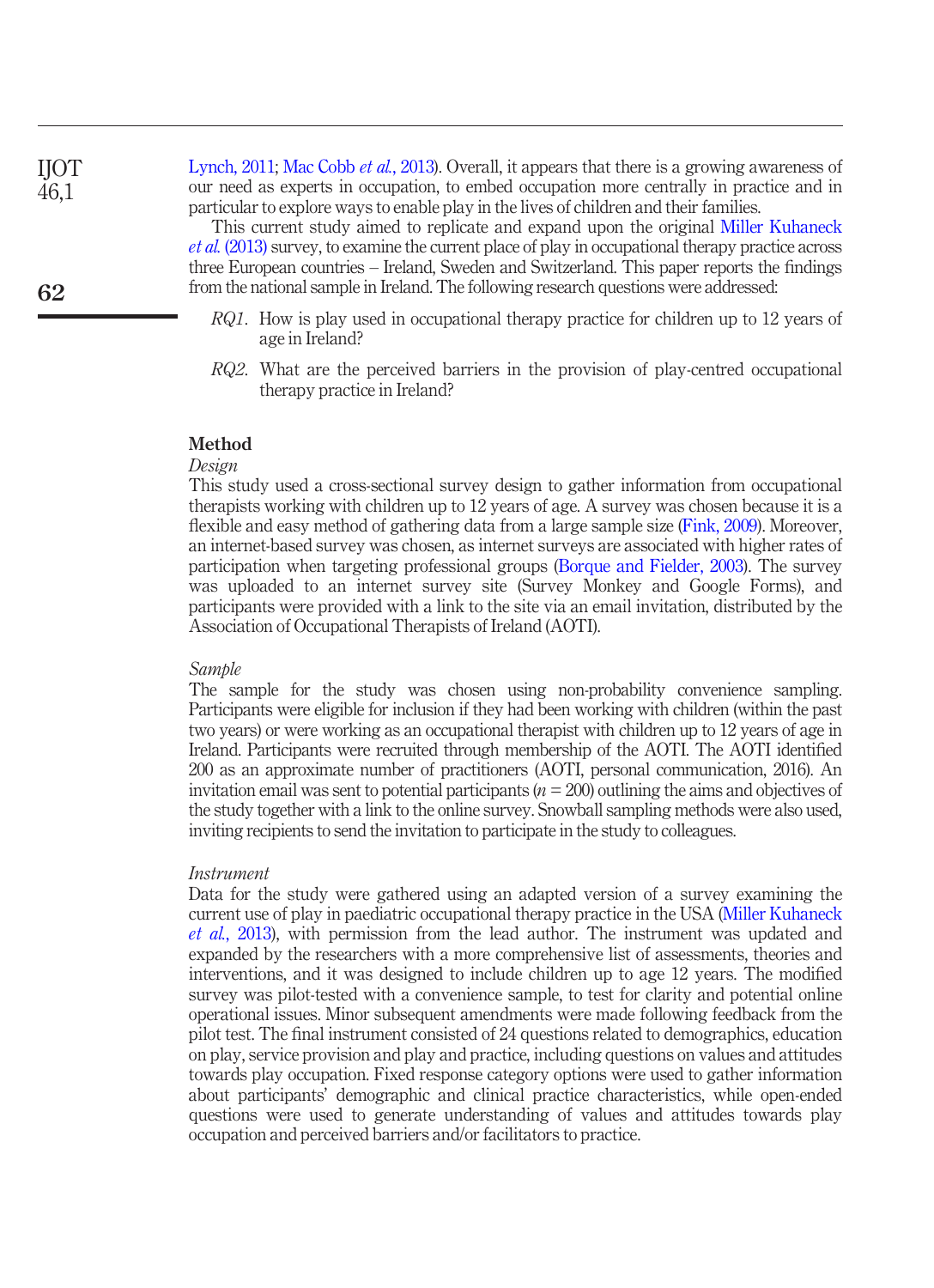#### Procedures

Ethical considerations. Ethical approval was granted by the Social Research Ethics Committee, University College Cork, in 2016. All surveys were completed anonymously. From the outset, potential participants were advised that consent to participate in the study was presumed by their completion of the survey.

Data analysis. Data were entered into one Microsoft Excel (2010) Spreadsheet. For the closed questions, descriptive statistics were generated (determining data frequencies and calculating percentages) to develop an overall picture of the current place of play in paediatric occupational therapy practice. Answers to open-ended questions were analysed using descriptive qualitative content analysis. Through a process of consensus, core categories were established.

## **Results**

In total, 65 occupational therapists from all regions in the Republic of Ireland completed the survey. The regions were representative of Munster, Leinster and Connaught with higher distribution rates in urban settings, for example, Dublin and Cork. Based on the initial recruitment of participants ( $n = 200$ ), this represents an estimated 32 per cent response rate. However, as the final number of participants who were invited to participate in the survey is not known, this may not represent an accurate response rate. In addition, owing to the anonymous nature of an online survey, no information was obtained regarding non-responders to the survey.

#### Samples' demographics and practice context

[Table I](#page-5-0) provides full details of respondents' demographics and practice context.

Most of the respondents worked in a rehabilitation clinic/centre (69.2 per cent,  $n = 45$ ) and had more than nine years of experience in paediatric occupational therapy (49.2 per cent,  $n = 32$ ). The majority of respondents worked with children of age between 6 and 12 years (66.1) per cent,  $n = 41$ ). Only two respondents (3.2 per cent,  $n = 2$ ) provided paediatric occupational therapy to children of age less than three years. Most respondents (67.6 per cent,  $n = 182$ ) worked with children with neurodevelopmental conditions (autism spectrum disorder; developmental coordination disorder and intellectual disability). Each participant ( $n = 65$ ) was asked to list the common diagnostic groups that they work with, giving a total of 182 responses. In addition, respondents were asked the main reasons for referral to occupational therapy. The primary reason was for functional problems such as self-care, handwriting and sensory issues, and for specific diagnostic assessments. Few listed play difficulties as a reason for referral. The few times play was listed, it was associated with social/emotional difficulties, rather than referrals specifically for play occupation. The majority of respondents had neither received specialist occupational therapy training in play (70.8 per cent,  $n = 46$ ) nor had they completed research focusing on play (92.3 per cent,  $n = 60$ ). However, the primary source of knowledge on play, came from taking continual professional development (CPD) courses such as sensory integration (SI), DIR floortime, ADOS, with one respondent listing a postgraduate certificate in psychodynamic counselling as the source of learning about play.

# Samples' assessment, intervention and evaluation practices

Information was sought relating to participants' use of assessment tools. The survey tool offered respondents 32 assessment tool options along with a choice of "other". Respondents reported using a broad range of assessments (16). [Table II](#page-6-0) provides details of respondents' assessment practices. The Preferences for Activities of Children (PAC) was used most frequently (20.0 per cent,  $n = 13$ ) followed by the Children's Assessment of Participation and Enjoyment (CAPE) (13.8 per cent,  $n = 9$ ) and the Vineland Adaptive Behaviour Scales (13.8 per cent,  $n = 9$ ). Each participant ( $n = 65$ ) was asked to list other standardised assessment tools in Play and play occupation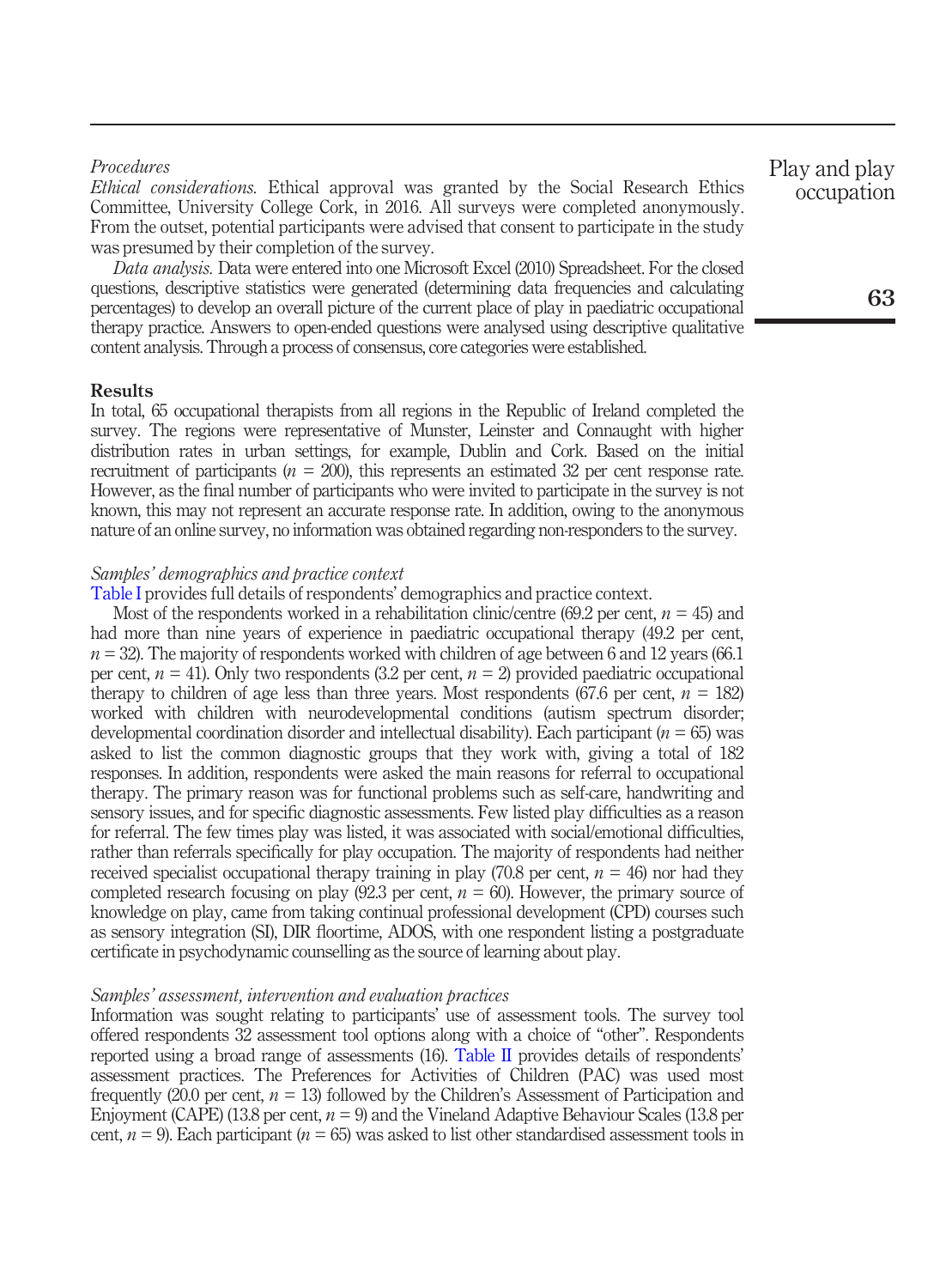<span id="page-5-0"></span>

| <b>IJOT</b>                                                  |                                                                                                                                                                                                                                                                                                                              |                                                                       |  |
|--------------------------------------------------------------|------------------------------------------------------------------------------------------------------------------------------------------------------------------------------------------------------------------------------------------------------------------------------------------------------------------------------|-----------------------------------------------------------------------|--|
| 46,1<br>64                                                   | Highest academic qualification in occupational therapy ( $N = 65$ )<br>Bachelor, $n\left(\frac{0}{0}\right)$<br>Master in occupational therapy, $n$ (%)<br>Master degree in another discipline, $n$ (%)<br>Doctoral degree, $n$ (%)<br>Other, $n\left(\frac{0}{0}\right)$                                                    | 44 (67.7)<br>16(24.6)<br>4(6.2)<br>0(0)<br>1(1.5)                     |  |
|                                                              | Primary practice setting ( $N = 65$ )<br>Rehabilitation clinic/centre, $n$ (%)<br>In the home, $n\binom{0}{0}$<br>In school/preschool, $n$ (%)<br>Other, $n\left(\frac{0}{0}\right)$                                                                                                                                         | 45(69.2)<br>4(6.2)<br>8(12.3)<br>8 (12.3)                             |  |
|                                                              | Most frequent method of working with this client group ( $N = 65$ )<br>Individual interventions, $n$ (%)<br>Group interventions, $n$ (%)<br>Other, $n\binom{0}{0}$                                                                                                                                                           | 57 (87.7)<br>3(4.6)<br>5(7.7)                                         |  |
|                                                              | Number of years working as an occupational therapist ( $N = 65$ )<br>0-2 years, $n\binom{0}{0}$<br>3-5 years, $n\binom{0}{0}$<br>6-8 years, $n\binom{0}{0}$<br>9-11 years, $n\binom{0}{0}$<br>12-15 years, $n\binom{0}{0}$<br>>15 years, $n\binom{0}{0}$                                                                     | 8(12.3)<br>7(10.8)<br>13(20.0)<br>12(18.5)<br>13(20.0)<br>12(18.5)    |  |
|                                                              | Number of years clinical experience with children ( $N = 65$ )<br>0-2 years, $n\binom{0}{0}$<br>3-5 years, $n\binom{0}{0}$<br>6-8 years, $n\binom{0}{0}$<br>9-11 years, $n\binom{0}{0}$<br>12-15 years, $n\binom{0}{0}$<br>$>15$ years, $n\binom{0}{0}$                                                                      | 10(15.4)<br>13(20.0)<br>10(15.4)<br>16(24.6)<br>9(13.8)<br>7(10.8)    |  |
|                                                              | Completed occupational therapy courses on play ( $N = 65$ )<br>Yes, $n\binom{0}{0}$<br>No, $n\binom{0}{0}$                                                                                                                                                                                                                   | 19(29.2)<br>46 (70.8)                                                 |  |
|                                                              | Participated in research focusing on play ( $N = 65$ )<br>Yes, $n\binom{0}{0}$<br>No, $n\binom{0}{0}$                                                                                                                                                                                                                        | 5(7.7)<br>60(92.3)                                                    |  |
|                                                              | Caseload – most common age groups ( $N = 62$ )<br>0-3 years, $n\binom{0}{0}$<br>3-6 years $n\binom{0}{0}$<br>6-12 years, $n\binom{0}{0}$                                                                                                                                                                                     | 2(3.2)<br>19(30.6)<br>41(66.1)                                        |  |
| Table I.<br>Samples'<br>demographics and<br>practice context | Caseload – most common diagnostic groups ( $N = 182$ )<br>Autism spectrum disorder (ASD) $n$ (%)<br>Attention deficit hyperactivity disorder (ADHD) $n$ (%)<br>Developmental coordination disorder (DCD) $n$ (%)<br>Intellectual disability (ID) $n$ (%)<br>Cerebral palsy (CP) $n$ (%)<br>Other $n\left(\frac{0}{0}\right)$ | 51 (78.5)<br>23(35.4)<br>43(66.2)<br>29(44.6)<br>22(33.8)<br>14(21.5) |  |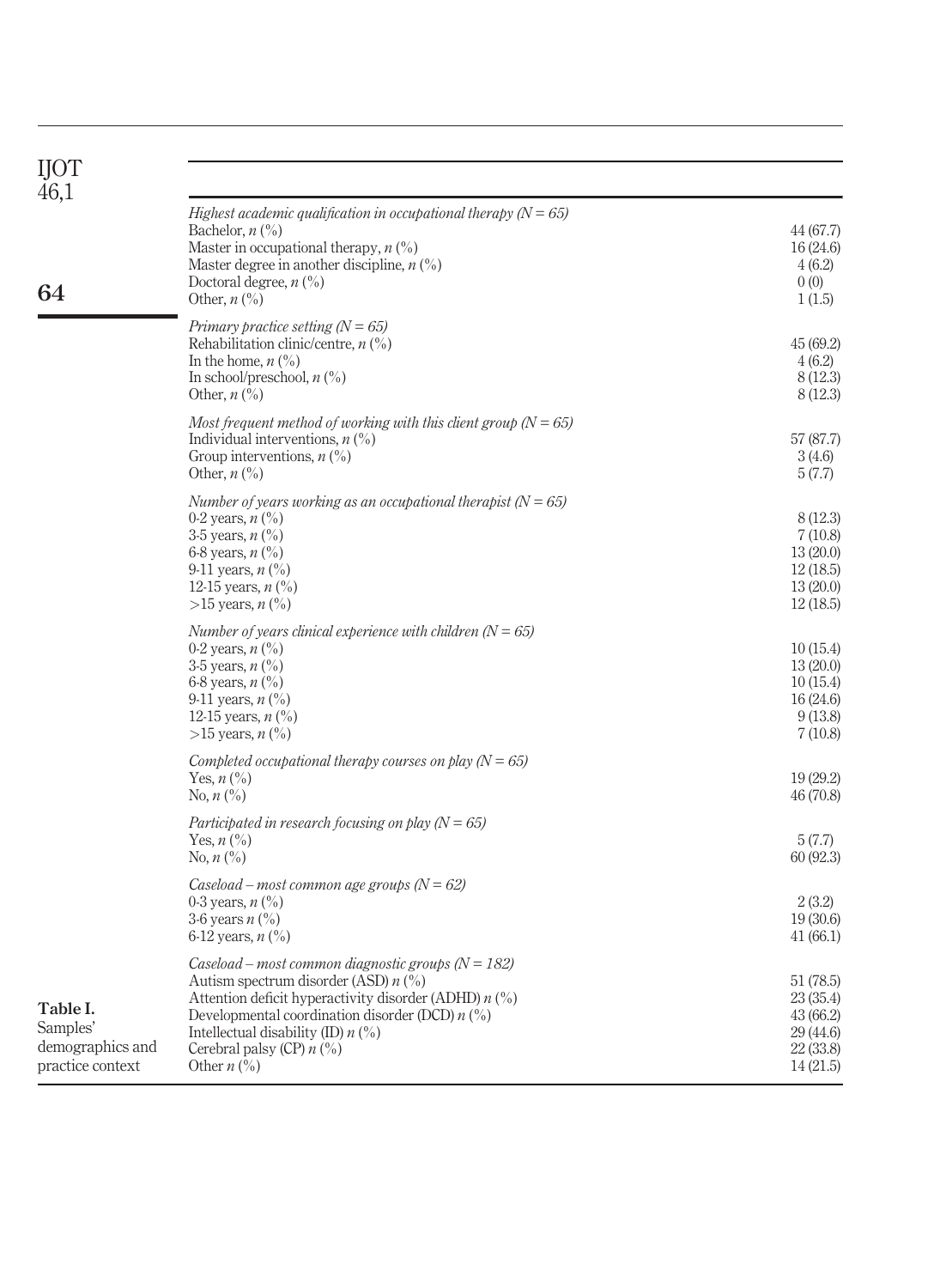<span id="page-6-0"></span>

|                                                                                                                                       |                | Play and play<br>occupation |
|---------------------------------------------------------------------------------------------------------------------------------------|----------------|-----------------------------|
| Assessment tool ( $N = 103$ )                                                                                                         |                |                             |
| A Play Agenda (Michelman), $n$ (%)                                                                                                    | 1(1.5)         |                             |
| Assessment of Ludic Behaviour (Ferland), $n$ (%)                                                                                      | 0(0)           |                             |
| Availability of Activities and Participation (Simeonsson <i>et al.</i> ), $n$ (%)                                                     | 0(0)           |                             |
| Batelle Developmental Inventory (Newborg et al.), n (%)                                                                               | 0(0)           |                             |
| Children's Assessment of Participation and Enjoyment (CAPE) (CanChild), $n$ (%)                                                       | 9(13.8)        | 65                          |
| Children's Playfulness Scale (Trevlas <i>et al.</i> ), $n$ (%)                                                                        | 0(0)           |                             |
| Code for Active Student Participation and Engagement (Revised) (CASPER III) (Odom <i>et al.</i> ), $n \binom{9}{0}$                   | 0(0)           |                             |
| Classroom Assessment Scoring System (CLASS) (Paro and Pianta), $n$ (%)                                                                | 0(0)<br>1(1.5) |                             |
| Developmental Play Assessment (Lifter), $n$ (%)                                                                                       |                |                             |
| Growth Gradient (Michelman), $n$ (%)                                                                                                  | 0(0)           |                             |
| Guide to Play Observation (Florey), $n$ (%)                                                                                           | 0(0)           |                             |
| Guide to Status of Imitation (deRenne-Stephen), $n$ (%)<br>Parent Child Interaction Play Assessment Method (Holigrocki et al.), n (%) | 0(0)<br>0(0)   |                             |
| Parten Peer Interaction Scale (Parten), $n$ (%)                                                                                       | 0(0)           |                             |
| Participation and Environment Measure for Children and Youth (PEM-CY) (Coster et al.), n (%)                                          | 0(0)           |                             |
| Pediatric Interest Profile (PIP) (Henry), $n$ (%)                                                                                     | 8(12.3)        |                             |
| Pediatric Volitional Questionnaire (Geist and Kielhofner), $n$ (%)                                                                    | 6(9.2)         |                             |
| Penn Interactive Peer Play Scale (PIPPS) (Hampton), $n$ (%)                                                                           | 0(0)           |                             |
| Play Observation Scale (Rubin), $n$ (%)                                                                                               | 6(9.2)         |                             |
| Playground Skills Test (Butcher), $n$ (%)                                                                                             | 0(0)           |                             |
| Play History Interview (Takata), $n$ (%)                                                                                              | 0(0)           |                             |
| Play Observation Kit (POKIT) (Mogford-Bevan), $n$ (%)                                                                                 | 1(1.5)         |                             |
| Play Skills Self Report Questionnaire (PSSRQ) (Sturgess), $n$ (%)                                                                     | 1(1.5)         |                             |
| Preferences for Activities of Children (PAC) (CanChild), $n$ (%)                                                                      | 13(20.0)       |                             |
| Preschool Play Scale (Knox <i>et al.</i> ), $n$ (%)                                                                                   | 6(9.2)         |                             |
| Pretend Play Assessment (ChiPPA) (Stagnitti), $n$ (%)                                                                                 | 1(1.5)         |                             |
| Specification for Play Milieu (Takata), $n$ (%)                                                                                       | 0(0)           |                             |
| Symbolic Play Test (Power and Radcliffe), $n$ (%)                                                                                     | 1(1.5)         |                             |
| Test of Environmental Supportiveness (Bundy), $n$ (%)                                                                                 | 0(0)           |                             |
| Test of Playfulness (Bundy), $n$ (%)                                                                                                  | 4(6.2)         |                             |
| Transdisciplinary Play-Based Assessment (Linder), $n$ (%)                                                                             | 2(3.1)         |                             |
| Vineland Adaptive Behaviour Scales (Sparrow et al.), n (%)                                                                            | 9(13.8)        |                             |
| Other, $n\left(\frac{0}{0}\right)$                                                                                                    | 34 (52.3)      |                             |
| Education on play evaluation ( $N = 87$ )                                                                                             |                |                             |
| During education/training, $n$ (%)                                                                                                    | 32(49.2)       |                             |
| Occupational therapy CPD courses, $n$ (%)                                                                                             | 28 (43.1)      |                             |
| Further training in other disciplines, $n$ (%)                                                                                        | 11(16.9)       |                             |
| Other, $n\left(\frac{0}{0}\right)$                                                                                                    | 16(24.6)       |                             |
| Models/Approaches most commonly used in practice ( $N = 65$ )                                                                         |                |                             |
| Model of Human Occupation (MOHO), $n$ (%)                                                                                             | 6(9.2)         |                             |
| Person-Environment-Occupation Model (PEO), $n$ (%)                                                                                    | 14(21.5)       |                             |
| Sensory Integration, $n$ (%)                                                                                                          | 19(29.2)       |                             |
| Neurodevelopmental, $n$ (%)                                                                                                           | 1(1.5)         |                             |
| Developmental, $n$ (%)                                                                                                                | 14(21.5)       |                             |
| Biomechanical, $n$ (%)                                                                                                                | 2(3.1)         | Table II.                   |
| Environmental adaptations, $n$ (%)                                                                                                    | 1(1.5)         | Samples' assessment,        |
| Cognitive Orientation to Occupational Performance (CO-OP) $n$ (%)                                                                     | 6(9.2)         | intervention and            |
| Other, $n\left(\frac{0}{0}\right)$                                                                                                    | 2(3.1)         | evaluation practices        |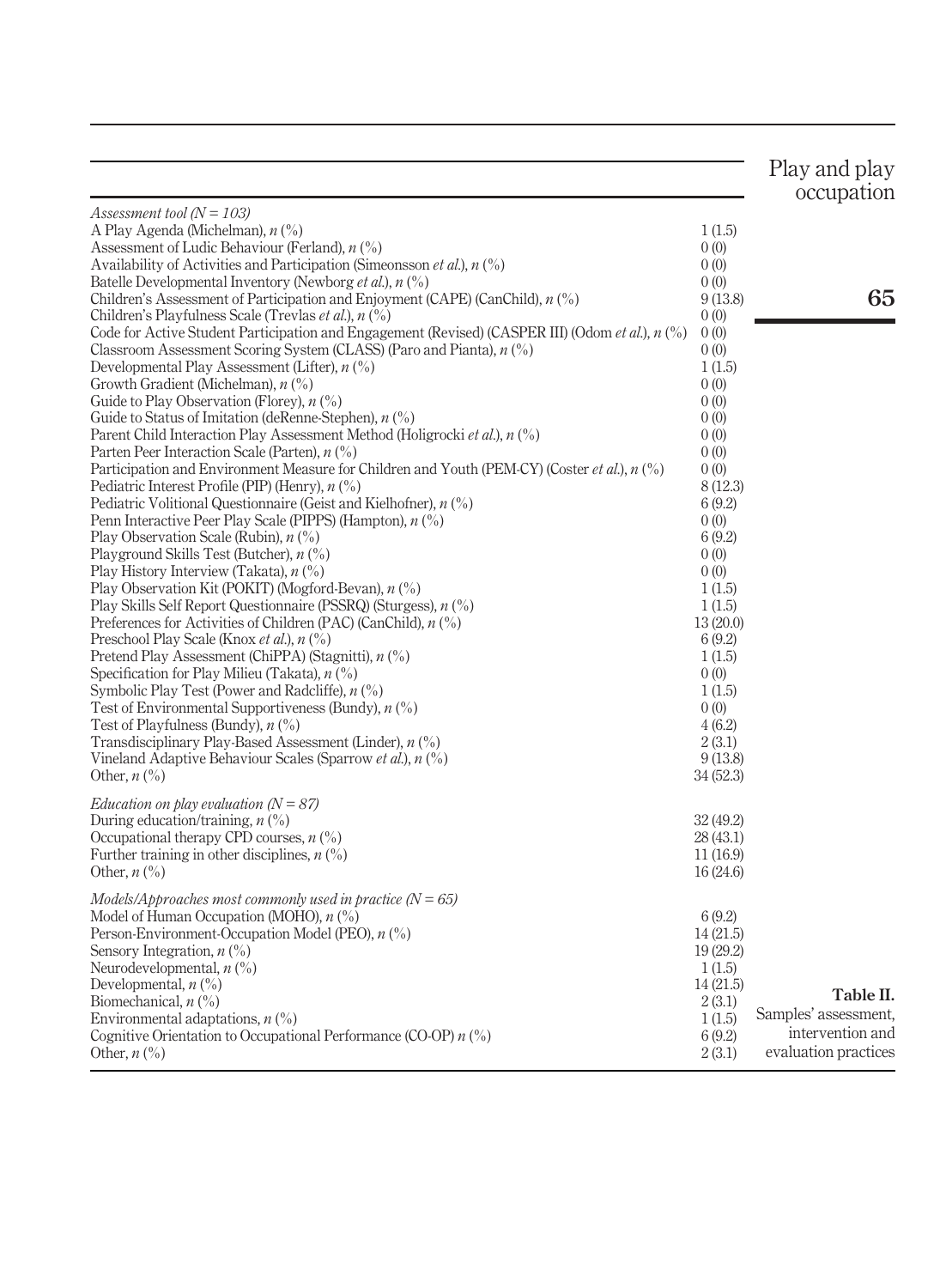IJOT 46,1

use, giving a total of 103 responses: responses included the use of tools such as the Beery Visual–Motor Integration test, as a means of observing play. However, more than half of respondents (52.3 per cent,  $n = 34$ ) did not use any standardised assessments. For these respondents, the majority identified using observation and non-specific play assessments, with some respondents reporting that they did not have access to standardised play assessments, as a reason for this. The majority of respondents noted on a Likert scale that having available assessment tools was *very important* in assessing play  $(35.9 \text{ per cent}, n = 23)$ .

Participants were asked how they had learned to evaluate play. The majority of respondents noted that they had learned to evaluate play during their "education/training" (49.2 per cent,  $n = 32$ ) and through CPD courses (43.1 per cent,  $n = 28$ ). Some identified CPD in other disciplines as sources of education (16.9 per cent). When asked to provide more details on other sources of education, 16 respondents (24.6 per cent,  $n = 16$ ) noted that they had learned to evaluate play through "other practitioners" and to a lesser degree through "clinical supervision", "self-directed reading" and "trying out different approaches with children". Being informed by other disciplines about play (e.g. psychology) was deemed as important as occupational therapy theories about play.

In addition, information was sought regarding participants' use of models of practice and frames of reference. The most commonly used models of practice and frames of reference were closely linked to the client groups and reason for referral. To substantiate, with the most prevalent client groups diagnosed with neurodevelopmental conditions, the most commonly used frame of reference was SI (29.2 per cent,  $n = 19$ ) followed by developmental (21.5 per cent,  $n = 14$ ) and person–environment–occupation model (PEO) (21.5 per cent,  $n =$ 14). A significant majority consider environmental adaptations and influences on the way the child plays and where play takes place (96.9 per cent,  $n = 63$ ).

#### Use of play in current occupational therapy practice

Participants were asked to describe what play means to them in their daily work. Three core themes were identified in respondents' responses: play as a means to an end, play as a primary occupation of childhood and play as a reward. Play as a means to an end included comments such as: "I use play in my daily work with children as my major tool in therapy, to form interpersonal relationships with children, to foster development and growth and to achieve targeted therapeutic goals"; and as a means to establish contact (therapeutic relationship) with children: "I would see play as a really important occupation of the children who I work with. For me in my daily work, play often means the way that I can interact and engage with children [...]". Play as a child's primary occupation included comments such as:"play is an important part of children's' daily lives. It is where they begin to explore the world and try to figure things out"; "engagement in activity for fun"; and "child chosen activity for enjoyment". Play was also identified as a reward, in other words, as a way to motivate children to engage in therapy: "It is a way of engaging and teaching children" and "all interventions are facilitated through play to engage the child appropriately".

In addition, participants were asked about their current use of play in occupational therapy practice. The majority of respondents reported using play as a means to an end (61.5 per cent,  $n = 40$ ), in home/school programmes (20 per cent,  $n = 13$ ) or as a reward (10.8 per cent,  $n = 7$ ). The least common use of play was play as an aim (7.7 per cent,  $n = 5$ ). [Figure 1](#page-8-0) provides details of respondents' use of play in practice.

Furthermore, participants were asked hypothetically if they were to have more choice, would they include more focus on play. The majority of respondents answered "yes" (75.4 per cent,  $n = 49$ ), noting desires to work more in natural settings, such as community play settings; have more training on play; have assessment tools available; have more time, have less waitlist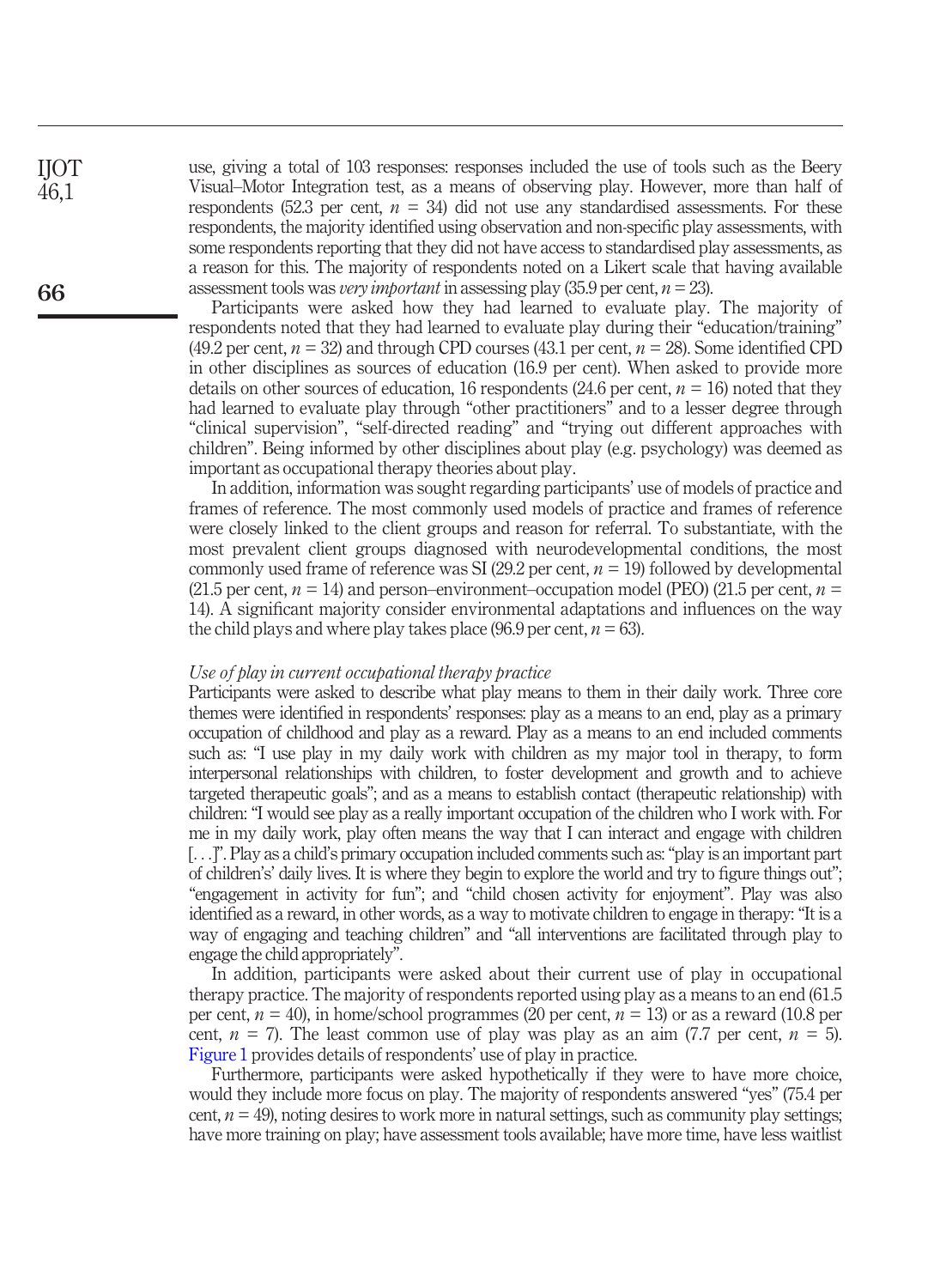

<span id="page-8-0"></span>pressures and to be supported to work with play for play sake: "Yes, absolutely! We would focus more on play for play sake, rather than just the independence-skills/academic skills". One noted however:"No, I am very lucky, the majority of my practice is through play".

#### Perceived barriers in the delivery of occupational therapy services

Information was sought relating to participants' perceptions of the perceived barriers in the delivery of play-centred occupational therapy. The majority of respondents noted significant barriers including: overburdened workloads (waiting lists; caseloads); a lack of resources (standardised evaluation tools; educational opportunities; time; space; equipment); play being perceived as a "waste of time" among parents and teachers unless play is being used for skills acquisition; and "working in a system that prioritises assessments and diagnoses rather than intervention" along with a "a lack of knowledge of outcome measures in the area of play".

# **Discussion**

This study is the first to explore the place of play in paediatric occupational therapy services in an Irish context to date. The overall findings show that the majority of respondents have not completed any occupational therapy courses on play, few use formal standardised play assessments, play is used primarily as a means to an end and therapists perceive significant barriers impacting on their ability to provide play-centred practice.

Results show that therapists valued play as a core occupation in childhood, as a means of engaging the child in therapy and as a reward. This is similar to the existing data from studies in the USA [\(Couch](#page-11-2) et al., 1998; [Miller Kuhaneck](#page-12-1) et al., 2013) and from Sweden and Switzerland [\(Lynch](#page-12-2) et al., 2017). When play was a focus of assessment, there is evidence of a broad range of play assessments in use, including interest profiles, activity preferences checklists and volitional questionnaires, which although small in number, demonstrates an emerging occupation-centred, occupation-focused perspective ([Buchorn and McKay, 2008](#page-11-7); [Buchorn and](#page-11-0) [Lynch, 2010](#page-11-0); [Fisher, 2013\)](#page-12-7). This is despite the fact that the main reasons for referral were due to functional difficulties other than play. Furthermore, the predominant perspective on the place of play in occupational therapy, is that it is the primary way to work with children.

However, findings revealed a discrepancy between play as occupation and the place of play in occupational therapy. Therapists reported that they valued play as an occupation. However, for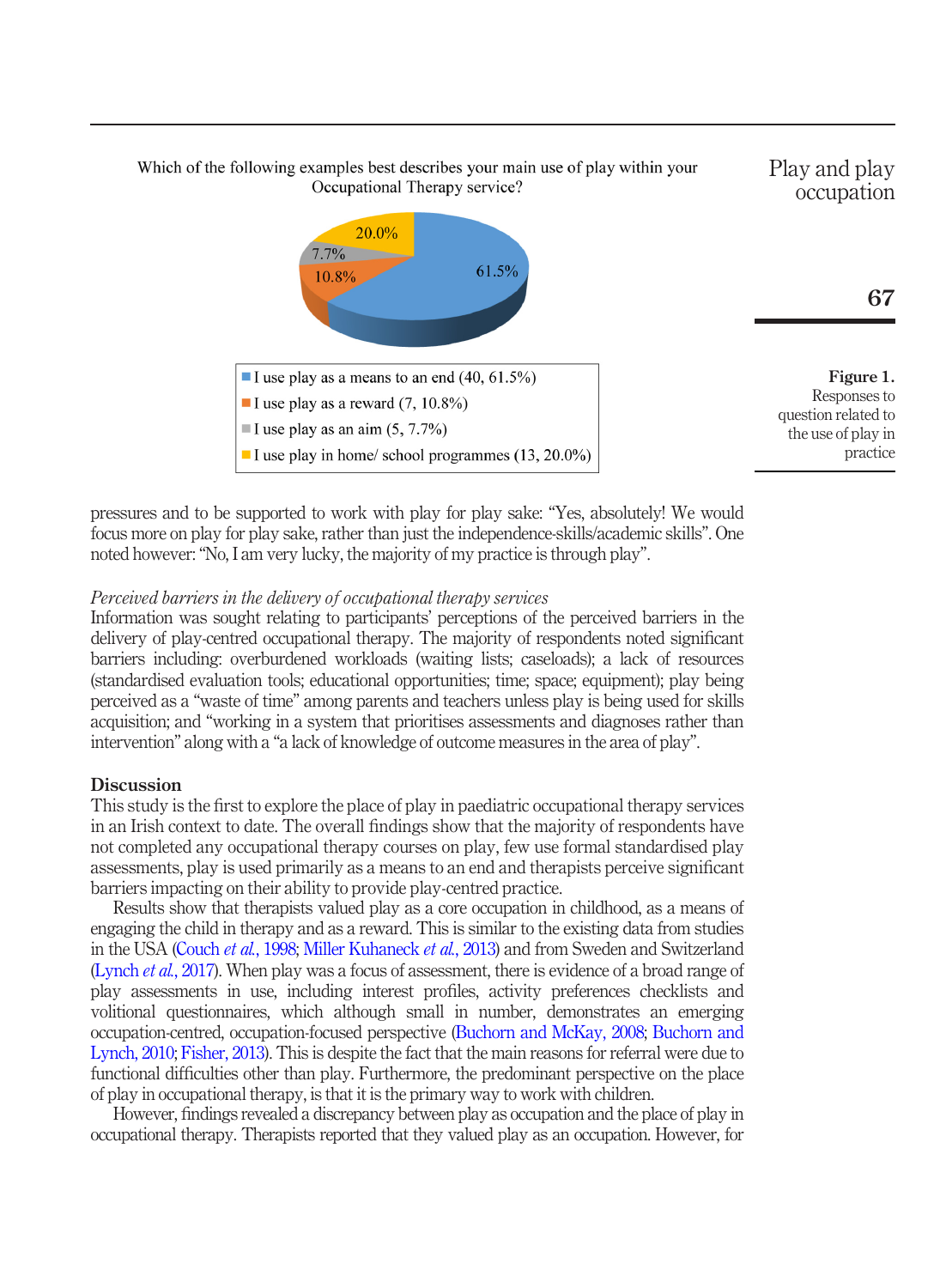the most part, therapists were not focusing on play as an aim or play as an outcome of their intervention. Instead, play was typically used as a means to elicit alternative outcomes (e.g. motor skill development) or as a reward. On further analysis, it appears that these respondents were aware of this conundrum, as the majority reported their desire to include more focus on play if they had the choice. Barriers to doing so related significantly to time and waitlist pressures alongside parental expectations and a lack of parental understanding about play. Play was being perceived as a "waste of time" among parents and teachers unless play is being used for skills acquisition and "working in a system that prioritises assessments and diagnoses rather than intervention". Therapists own lack of knowledge and education on play assessment, theory and evidence for interventions was noted also. So although respondents in this study recognise that occupational therapists have an important role in enabling play, this does not translate into playcentred practice, due to the culture of the workplace, in addition to professional issues of knowledge, skills and access to play resources.

From this study, it appears that, there is a need to expand and develop educational and research opportunities on play occupation at pre-professional and post-professional levels. While the findings of the present study revealed that the majority of respondents had reported to learning about play during pre-professional occupational therapy education, few had participated in post-professional education. [Estes and Pierce \(2012\)](#page-12-18) maintain that therapists can transcend medical-model-based practice by maintaining a strong intrinsic professional identity centred on core constructs of occupation. They acclaim that this identity is formed and sustained during professional education and/or reading current literature on occupationcentred practice [\(Estes and Pierce, 2012](#page-12-18)). While therapists did engage in educational opportunities to expand their knowledge on play (CPD courses, for example, in SI, and nonspecific learning opportunities, for example, peer mentoring), play occupation is not always at the core of these learning opportunities. Expanding and developing educational opportunities on play occupation in the Irish context would serve to help align Irish paediatric occupational therapy practice more with our professional mandate to be occupation-centred [\(AOTI, 2008\)](#page-11-8).

In our quest to be occupation-centred [Tanta and Knox \(2015\)](#page-13-17) emphasised that assessment of play should be part of every occupational therapy evaluation to assess an individual's competence in his/her occupational performance and to plan occupation-centred intervention. However, play assessment has been identified in the past as an area of concern in occupationcentred practice. For example, previous researchers have identified that few therapists routinely evaluate play ([Crowe, 1989](#page-11-12); [Lawlor and Henderson, 1989\)](#page-12-19). In this study, the majority of respondents chose non-standardised tools, which typically included informal checklists on play and play observation. Such findings are consistent with findings from previous studies [\(Couch](#page-11-2) et al., 1998; [Miller Kuhaneck](#page-12-1) et al., 2013). Indeed, non-standardised tools for assessing play have been noted as the assessment method of choice as they allow for assessing play in context [\(Bundy, 2011](#page-11-13)). While such approaches were applied by therapists in the present study, few therapists set play goals. Thus, further research is needed to establish formal standardised assessment tools that are able to more accurately capture play occupation in context and guide the establishment of specific goals for enabling play occupation.

One key issue that arises in this study, is the need to explore more specifically an understanding of occupation. An assumption that has become firmly entrenched within occupational therapy's models is that occupations can be divided into three categories: self-care, work and play/leisure ([Kielhofner, 2002](#page-12-20)). However, [Pierce \(2001,](#page-13-18) p. 252) observed: "as occupational scientists have begun to examine these categories more closely [...] they appear to be simplistic, value-laden, decontextualized, and insufficiently descriptive of subjective experience". Subjective experiences of play occupation derive from researching with children. When play is considered as an

68

IJOT 46,1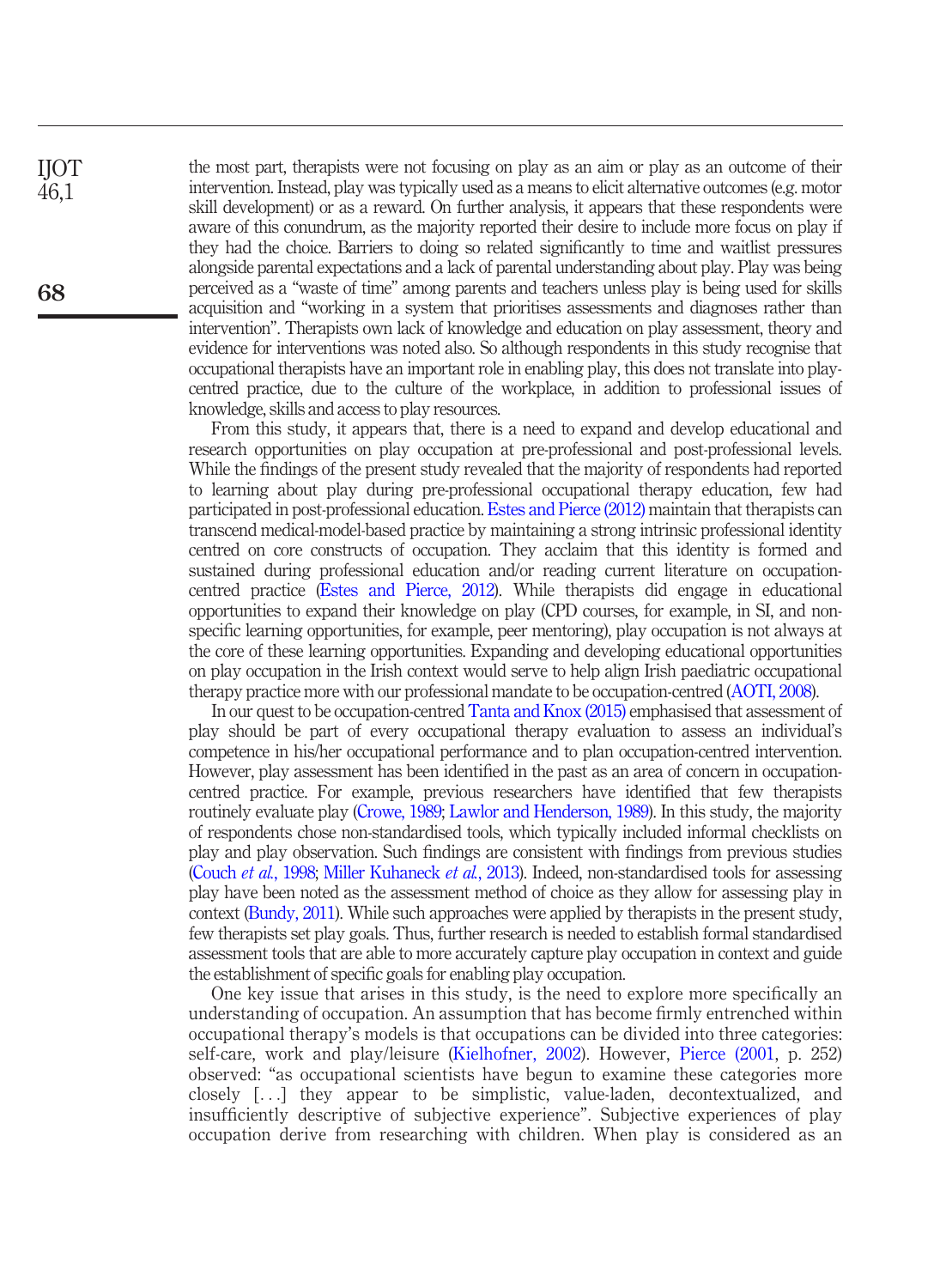occupation from a child's perspective, play includes characteristics such as intrinsic motivation ([Florey, 1971,](#page-12-21) [Parham, 1996\)](#page-13-15) of value to the player, with no extrinsic goal ([Garvey, 1977](#page-12-4)). From a child's perspective, play is about fun, friendships, happiness and having safe places to play ([Kilkelly](#page-12-22)  $et \ al., 2016$ ; [Moore and Lynch, 2017](#page-12-5)). Considering this, play occupation may not include working on skills through therapist-led sessions, practicing skills [\(Lynch](#page-12-2) *et al.*, 2017). So although it may appear that paediatric occupational therapists use play predominantly in practice, it is more accurate to say that this is a form of play skill or play activity, but less likely to be actual play occupation ([Lynch and Moore, 2016](#page-12-0)). This position on play as occupation in contrast to play as skill warrants further interrogation. Furthermore, it begs the question: How do we address the play occupation needs of the children we serve?

One way to reconnect with play occupation, is to be guided by the General Comment [\(CRC,](#page-11-1) [2013\)](#page-11-1) that highlights issues of play deprivation in children, including those with disabilities, and urges the international community to take play seriously. Furthermore, the [World Federation of](#page-13-19) [Occupational Therapists](#page-13-19)' (WFOT) (2006) Position Statement on human rights is an important initiative that serves as a professional guideline. Addressing play deprivation as a rights-based issue requires new approaches to problems and new conceptual tools for occupational therapy and rehabilitation [\(Galheigo, 2011](#page-12-23)). From this perspective, we argue that there is a need to broaden service delivery models to include a more universal approach in service provision [\(Moore](#page-12-16) [and Lynch, 2015\)](#page-12-16). For example, play occupation can be a goal in therapy through educating local communities or parent groups on enabling play and designing environments for play. We argue that occupational therapists have significant and valuable contributions to make to enable participation in play, and assert that we need to embrace play as occupation: "play as an aim, play as a right, and play for participation"[\(Lynch and Moore, 2016](#page-12-0), p. 520).

## Implications for occupational therapy

Knowledge gained from the present research can positively affect occupational therapy practice, education and research.

- This study highlights the need to be more occupation-centred in practice, i.e. playoccupation-centred rather than skills-centred in paediatric practice. In terms of our professional mandate, it is essential that we find ways to continue to become more occupation-centred in our practice [\(Clyne](#page-11-14) et al., 2008).
- In terms of education, there is a need to further explore how play occupations are addressed in occupational therapy curricula in Ireland. Furthermore, there is a need to expand and develop CPD educational opportunities regarding play occupation.
- This study warrants further research on play occupation in an Irish context as a means to inform evidence-based practice.

#### Limitations

Although this study provides a first account of the use of play in paediatric occupational therapy practice in Ireland, there are a number of limitations which impact upon the extent to which the findings of the study can be generalised. First, this study adopted a convenience snowball sampling technique and as a result it is not possible to provide an accurate account of the response rate to the survey. Second, as a result of the sampling strategy no information was gathered on non-responders to the survey. Given that non-responders may be systematically different to responders the results should be interpreted accordingly.

Play and play occupation

69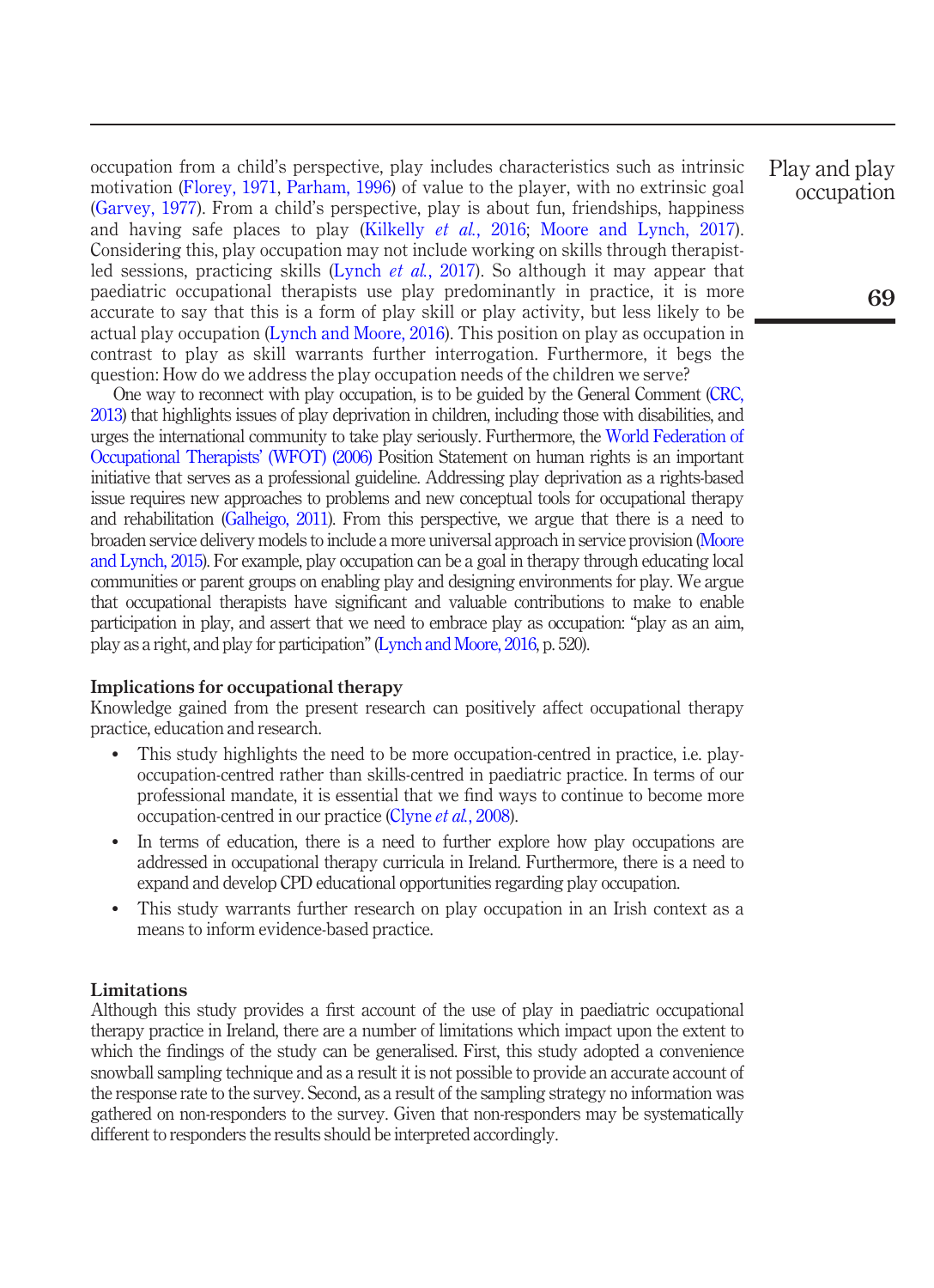#### Conclusion IJOT

46,1

70

While there is a growing body of research to support occupation-centred practice, this study highlights the need for substantial investment in occupational therapy services if the knowledge generated by research is to be translated to practice. Despite decades of continued research and writing on the purpose and importance of play occupation, the findings of this study depict that there is minimal evidence of the place of play occupation in paediatric occupational therapy in Ireland. Unless clarifications are made about play occupation as being different to skills acquisition in childhood, play occupation will continue to get overlooked as an authentic occupation ([Lynch and Moore, 2016\)](#page-12-0). If play remains undervalued as a goal in itself, it is inevitable that play will be replaced by more measurable alternatives. Given that play is the primary occupation of childhood, and the acknowledged role of play in contributing to children's health, education and well-being, it remains imperative that play be embraced as a legitimate occupation and a focus of intervention for the children we serve. Thus, play as occupation deserves further attention from educators, researchers and practitioners as a means of strengthening occupation-centred practice, in particular play-centred practice in the paediatric context.

#### References

- <span id="page-11-8"></span>Association of Occupational Therapists of Ireland (AOTI) (2008), Occupational Therapy Competencies, Health Service Executive, Therapy Project Office.
- <span id="page-11-9"></span>Bergin, M. and Keegan, F. (2016), "Reflecting our scope: exploring the use of a theory driven initial assessment tool in primary care occupational therapy practice with children", The Irish Journal of Occupational Therapy, Vol. 44 No. 2, pp. 3-9.
- <span id="page-11-11"></span>Borque, L. and Fielder, E.P. (2003), How to Conduct Self-Administered and Mail Surveys, Sage Publications, London.
- <span id="page-11-3"></span>Bracegirdle, H. (1992), "What is play?", British Journal of Occupational Therapy, Vol. 55 No. 3, pp. 107-108.
- <span id="page-11-0"></span>Buchorn, M. and Lynch, H. (2010), "Perspectives regarding occupational therapy practice with children and families", Journal of Occupational Therapy, Schools and Early Intervention, Vol. 3 No. 1, pp. 105-112.
- <span id="page-11-7"></span>Buchorn, M. and McKay, E. (2008), "Realigning the paediatric occupational therapy services: a return to client centredness and quality", Unpublished master's thesis, University of Limerick, Limerick.
- <span id="page-11-4"></span>Bundy, A. (1991), "Play theory and sensory integration", in Fisher, A.G., Murray, E.A. and Bundy, A.C. (Eds), Sensory Integration: Theory and Practice, F.A. Davis, Philadelphia, pp. 46-68.
- <span id="page-11-13"></span>Bundy, A. (2011), "Children: analysing the occupation of play", in Mackenzie, L. and O'Toole, G. (Eds), Occupation Analysis in Practice, 1st ed., Blackwell Publishing Ltd, Oxford, pp. 133-146.
- <span id="page-11-5"></span>Bundy, A.C. (1997), "Play and playfulness: what to look for", in Parham, D. and Fazio, L. (Eds), Play in Occupational Therapy for Children, Mosby, St Louis, pp. 52-66.
- <span id="page-11-14"></span>Clyne, A., McCoubrey, C. and Hamilton, V. (2008), Therapy Project Office: Occupationaltherapy Competencies 2008, Therapy Project Office, Dublin.
- <span id="page-11-6"></span>Cole-Hamilton, I. and Gleave, J. (2011), Play and Children's Health and Well-Being, NCB Information Centre, London.
- <span id="page-11-1"></span>Committee on the Rights of the Child (CRC) (2013), General comment No.17 (2013) on the right of the child to rest, leisure, play, recreational activities, cultural life and the arts (art.31).
- <span id="page-11-2"></span>Couch, K., Dietz, J. and Kanny, E. (1998), "The role of play in pediatric occupational therapy", American Journal of Occupational Therapy, Vol. 52 No. 2, pp. 111-117.
- <span id="page-11-10"></span>Coughlan, M. and Lynch, H. (2011),"Parents as environmental managers: the Irish home as a play space for toddlers", The Irish Journal of Occupational Therapy, Vol. 39 No. 1, pp. 34-41.
- <span id="page-11-12"></span>Crowe, T. (1989), "Pediatric assessments: a survey of their use by occupational therapists in northwestern school systems", Occupational Therapy Journal of Research, Vol. 9 No. 5, pp. 273-286.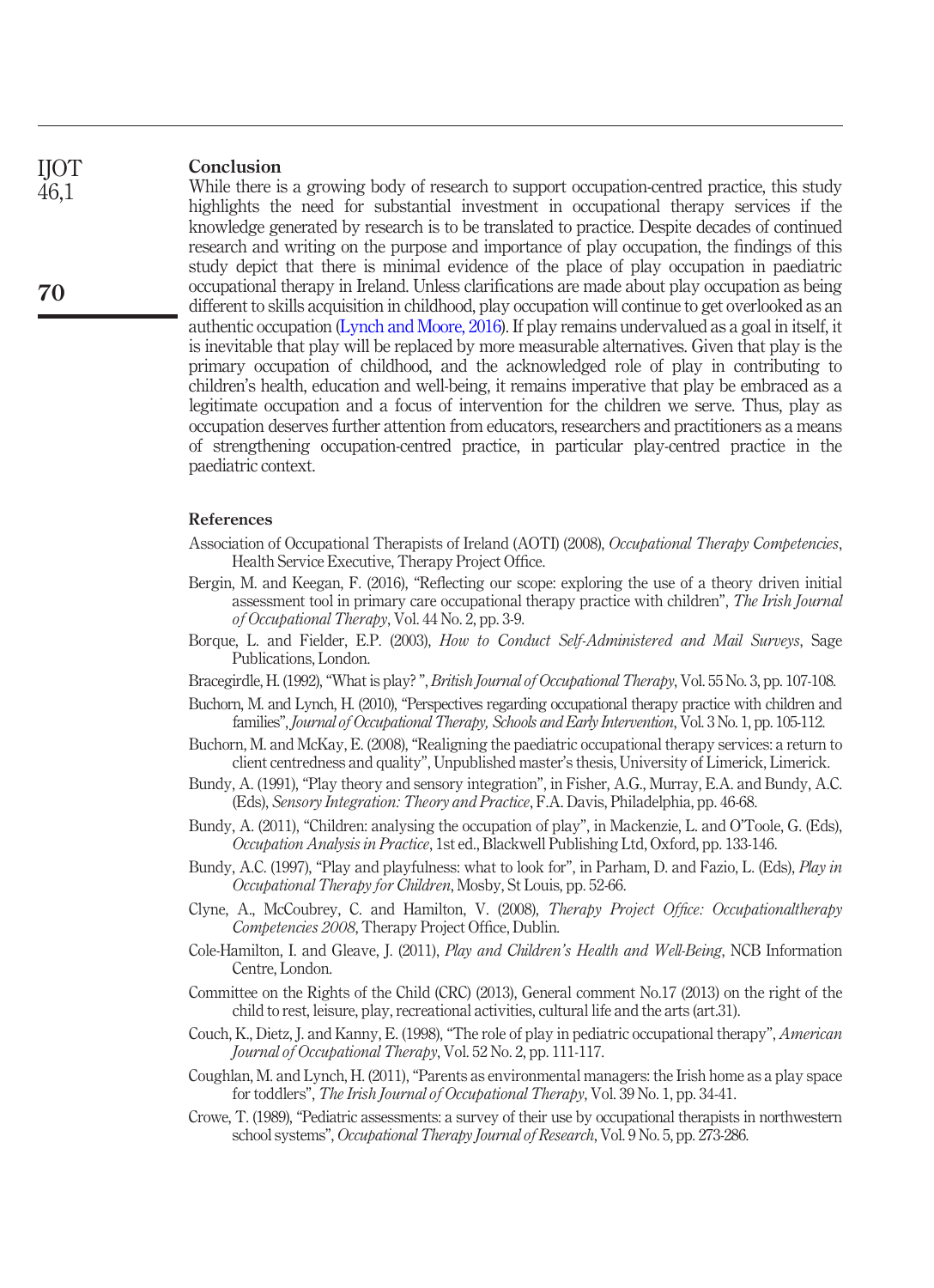<span id="page-12-23"></span><span id="page-12-22"></span><span id="page-12-21"></span><span id="page-12-20"></span><span id="page-12-19"></span><span id="page-12-18"></span><span id="page-12-17"></span><span id="page-12-16"></span><span id="page-12-15"></span><span id="page-12-14"></span><span id="page-12-13"></span><span id="page-12-12"></span><span id="page-12-11"></span><span id="page-12-10"></span><span id="page-12-9"></span><span id="page-12-8"></span><span id="page-12-7"></span><span id="page-12-6"></span><span id="page-12-5"></span><span id="page-12-4"></span><span id="page-12-3"></span><span id="page-12-2"></span><span id="page-12-1"></span><span id="page-12-0"></span>

| Estes, J. and Pierce, D.E. (2012), "Pediatric therapists' perspectives on occupation-based practice",<br>Scandinavian Journal of Occupational Therapy, Vol. 19 No. 1, pp. 17-25.                                                                                                       | Play and play<br>occupation |
|----------------------------------------------------------------------------------------------------------------------------------------------------------------------------------------------------------------------------------------------------------------------------------------|-----------------------------|
| Ferland, F. (1997), Play, Children with Physical Disabilities and Occupational Therapy: The Ludic Model,<br>University of Ottawa, Ottawa, Ont.                                                                                                                                         |                             |
| Fink, A. (2009), How to Conduct Surveys: A Step-by-Step Guide, 4th ed., Sage, Los Angeles.                                                                                                                                                                                             |                             |
| Fisher, A. (2013), "Occupation-centred, occupation-based, occupation-focused: same, same or different",<br>Scandinavian Journal of Occupational Therapy, Vol. 20, pp. 162-173.                                                                                                         |                             |
| Florey, L. (1971), "An approach to play and play development", American Journal of Occupational<br><i>Therapy</i> , Vol. 25 No. 6, pp. 275-280.                                                                                                                                        | 71                          |
| Florey, L.L. (1981), "Studies of play: implications for growth, development, and for clinical practice",<br>American Journal of Occupational Therapy, Vol. 35 No. 8, pp. 519-524.                                                                                                      |                             |
| Galheigo, S.M. (2011), "What needs to be done? Occupational therapy responsibilities and challenges<br>regarding human rights", Australian Occupational Therapy Journal, Vol. 58 No. 2, pp. 60-66.                                                                                     |                             |
| Garvey, C. (1977), Play, Fontana Press, London.                                                                                                                                                                                                                                        |                             |
| Ginsburg, K.R. (2007), "The importance of play in promoting healthy child development and<br>maintaining strong parent-child bonds", Pediatrics, Vol. 119 No. 1, pp. 182-191.                                                                                                          |                             |
| Gritzer, G. and Arluke, A. (1985), The Making of Rehabilitation, University of California Press. Berkeley, CA.                                                                                                                                                                         |                             |
| Jackson, J. (1998), "The value of occupation as core treatment: Sandy's experience", American Journal of<br>Occupational Therapy, Vol. 52 No. 6, pp. 466-473.                                                                                                                          |                             |
| Kielhofner, G. (2002), A Model of Human Occupation: Theory and Application, 3rd ed., Williams &<br>Wilkins, Baltimore, MD.                                                                                                                                                             |                             |
| Kielhofner, G. and Burke, J.P. (1977), "Occupational therapy after 60 years: an account of changing<br>identity and knowledge", American Journal of Occupational Therapy, Vol. 31, pp. 675-689.                                                                                        |                             |
| Kilkelly, U., Lynch, H., Moore, A., O' Connell, A. and Field, S.C. (2016), Children and the Outdoors -<br>Contact with the Outdoors and Natural Heritage among Children Aged 5 to 12: Current Trends,<br>Benefits, Barriers and Research Requirements, The Heritage Council, Kilkenny. |                             |
| Killeen, H., Shiel, A., Law, M., Segurado, R. and O' Donovan, D. (2015), "The impact of preterm birth on<br>participation in childhood occupation", European Journal of Pediatrics, Vol. 174 No. 3, pp. 299-306.                                                                       |                             |
| Knox, S. (1974), "A play scale", in Reilly, M. (Ed.), Play as Exploratory Learning, Sage Publications,<br>Beverly Hills, CA, pp. 247-266.                                                                                                                                              |                             |
| Knox, S.H. (2010), "Play", in Case-Smith, J. and O'Brien, J.C. (Eds), Occupational Therapy for Children,<br>Elsevier, Missouri, pp. 540-554.                                                                                                                                           |                             |
| Lawlor, M. and Henderson, A. (1989), "A descriptive study of the clinical practice patterns of<br>occupational therapists working with infants and young children", American Journal of<br>Occupational Therapy, Vol. 43, pp. 755-764.                                                 |                             |
| Lynch, H. and Moore, A. (2016), "Play as an occupation in occupational therapy", <i>British Journal of</i><br>Occupational Therapy, Vol. 79 No. 9, pp. 519-520.                                                                                                                        |                             |
| Lynch, H., Prellwitz, M., Schulze, C. and Moore, A. (2017), "The state of play in children's occupational therapy: a<br>comparison between Ireland, Sweden and Switzerland", British Journal of Occupational Therapy, pp. 1-9.                                                         |                             |
| Mac Cobb, S., Gleeson, C. and Gough, G. (2013), "Mothers' perspectives on the importance of play and<br>leisure for their child with autism and intellectual disabilities", The Irish Journal of Occupational<br><i>Therapy</i> , Vol. 40 No. 1, pp. 31-37.                            |                             |
| Miller Kuhaneck, H., Tanta, K.J., Coombs, A.K. and Pannone, H. (2013), "S survey of pediatric<br>occupational therapists' use of play", Journal of Occupational Therapy, Schools, & Early<br><i>Intervention</i> , Vol. 6 No. 3, pp. 213-227.                                          |                             |
| Moore, A. and Lynch, H. (2015), "Accessibility and usability of playground environments for children under<br>12: a scoping review", Scandinavian Journal of Occupational Therapy, Vol. 22 No. 5, pp. 331-344.                                                                         |                             |
| Moore, A. and Lynch, H. (2017), "Understanding a child's conceptualisation of well-being through an<br>exploration of happiness: the centrality of play, people and place", Journal of Occupational Science,<br>pp. 1-18.                                                              |                             |
|                                                                                                                                                                                                                                                                                        |                             |